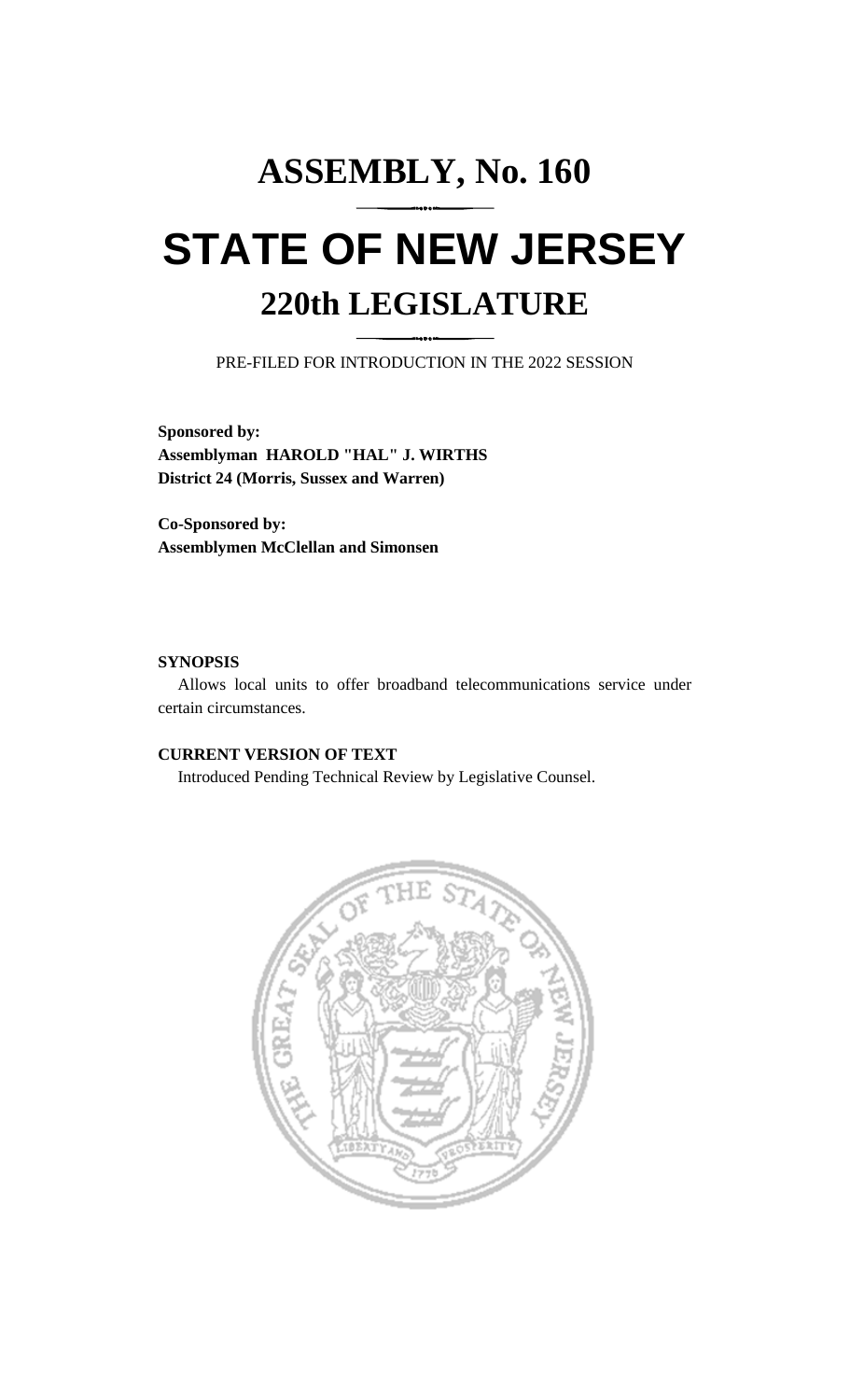### **A160** WIRTHS

 $\mathcal{D}_{\mathcal{L}}$ 

 **AN ACT** concerning the provision of broadband telecommunications service and amending P.L.2007, c.191. **BE IT ENACTED** *by the Senate and General Assembly of the State of New Jersey:* 1. Section 1 of P.L.2007, c.191 (C.40:9D-1) is amended to read as follows: 1. As used in **[**this act**]** P.L.2007, c.191 (C.40:9D-1 et seq.): "Broadband telecommunications infrastructure" means information equipment and facilities, information systems, and information technology used for the purpose of providing broadband telecommunications service. "Broadband telecommunications service" means any telecommunications service using broadband telecommunications infrastructure for the purpose of offering high speed, switched, broadband wireline or wireless telecommunications capability that enables users to originate and receive high-quality voice, data, graphics, or video telecommunications through the Internet and using any technology. "Governing body" means: (1) in the case of the county, the board of chosen freeholders or, if the county is organized pursuant to the provisions of the "Optional County Charter Law," P.L.1972, c.154 (C.40:41A-1 et seq.), the board of chosen freeholders and the county executive, the county supervisor or the county manager, as appropriate **[**,**]**; (2) in the case of a joint meeting of counties, the management committee appointed to exercise the powers of the joint meeting or local governing body to which the authority to exercise those powers **[**shall have been**]** is delegated under section 14 of P.L.2007, c.63 (C.40A:65-14) **[**,**]**; or (3) in the case of a municipality, the commission, council, board or body, by whatever name it may be known, having charge of the finances of the municipality. "Internet" means the international computer network of both federal and non-federal interoperable packet switched data networks. "Joint meeting of counties" or "joint meeting" means a joint meeting formed by two or more counties under a joint contract entered into pursuant to the provisions of the "Uniform Shared Services and Consolidation Act," P.L.2007, c.63 (C.40A:65- 1 et al.). "Local Finance Board" means the Local Finance Board, in the Division of Local Government Services, in the Department of

**Matter underlined thus is new matter.**

**EXPLANATION – Matter enclosed in bold-faced brackets [thus] in the above bill is not enacted and is intended to be omitted in the law.**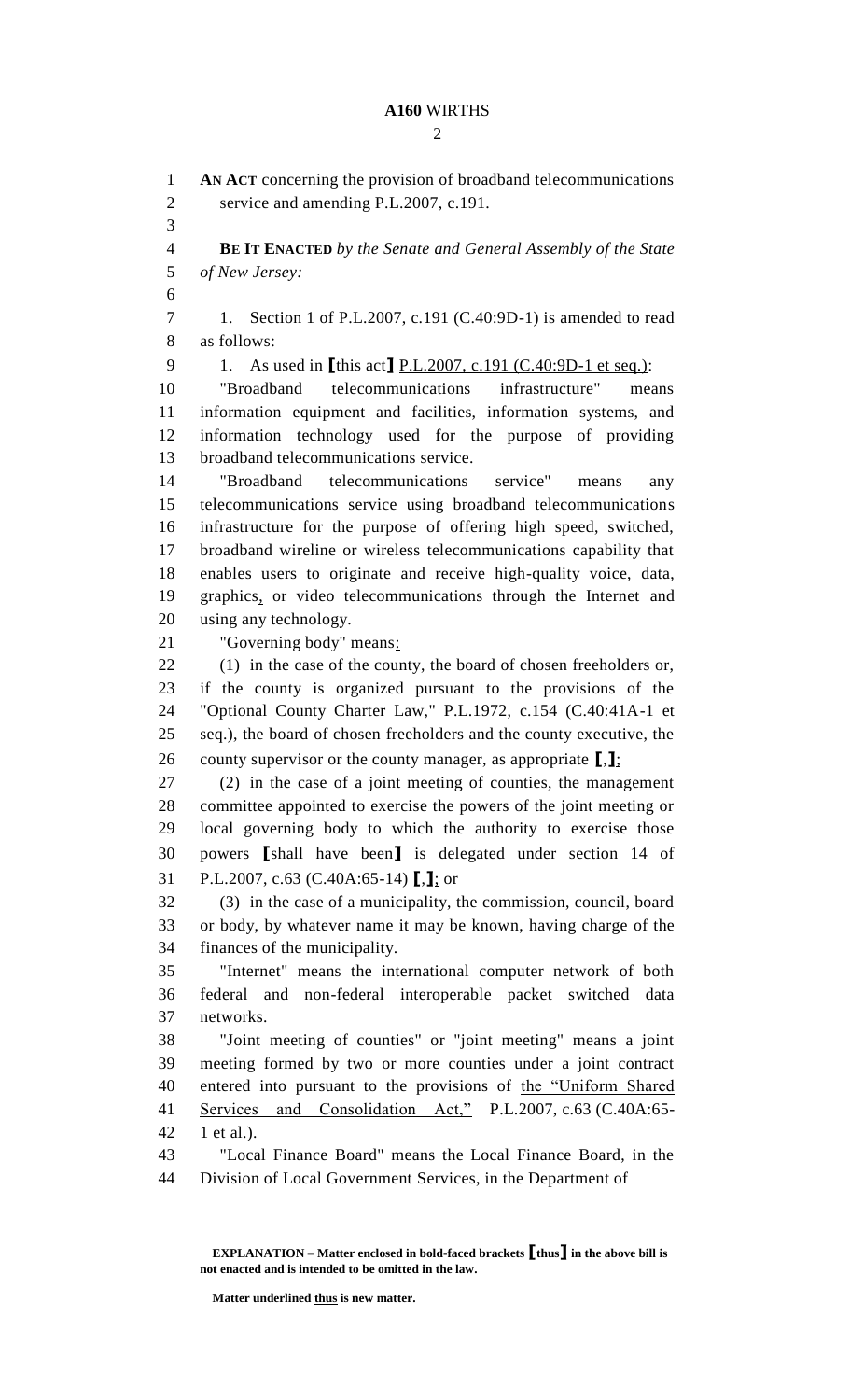Community Affairs, as constituted pursuant to section 1 of P.L.1974, c.35 (C.52:27D-18.1). "Local unit" means any county, any joint meeting of counties, any municipality, any special district or any public body corporate and politic created or established under any law of this State by or on behalf of any one or more counties or individual municipalities, as appropriate, or any agency or other instrumentality thereof, including any local authority, board, commission, department, or agency of any of the foregoing having custody of funds, but shall not include a school district or regional school district. "Related competitive business segment" means a structurally separate business unit established by the governing body of a local unit that offers to install, construct, maintain, repair, renew, relocate, or remove broadband telecommunications infrastructure, or offers to provide or provides broadband telecommunications service via a wireless community network or wireline connection. "Telecommunications" means the transmission, between or among points specified by the user, of information of the user's choosing, without change in the form or content of the information as sent and received. "Telecommunications service" means the offering of telecommunications directly to the public, or to such classes of users as to be effectively available directly to the public, regardless of the facilities used, and regardless of whether a fee is charged for the use of such service. "Wireless community network" means a local shared network consisting of a series of interlinked computers that allow persons with wireless equipped devices within the area served by the network to gain entry to the wider Internet through wireless Internet service connections provided by broadband telecommunications infrastructure at designated access points. "Wireline connection" means broadband telecommunications service having data transfer speeds of at least 25 megabits per second download and at least three megabits per second upload, as provided through a wired connection to a residential or commercial building within this State. (cf: P.L.2007, c.191, s.1) 2. Section 2 of P.L.2007, c.191 (C.40:9D-2) is amended to read as follows: 2. a. Consistent with federal law, the governing body of a local unit, through the establishment of a related competitive business segment, is authorized to: (1) construct, own, or operate broadband telecommunications infrastructure to provide broadband telecommunications service via a wireless community network or wireline connection; or (2) provide broadband telecommunications service via a wireless community network or wireline connection.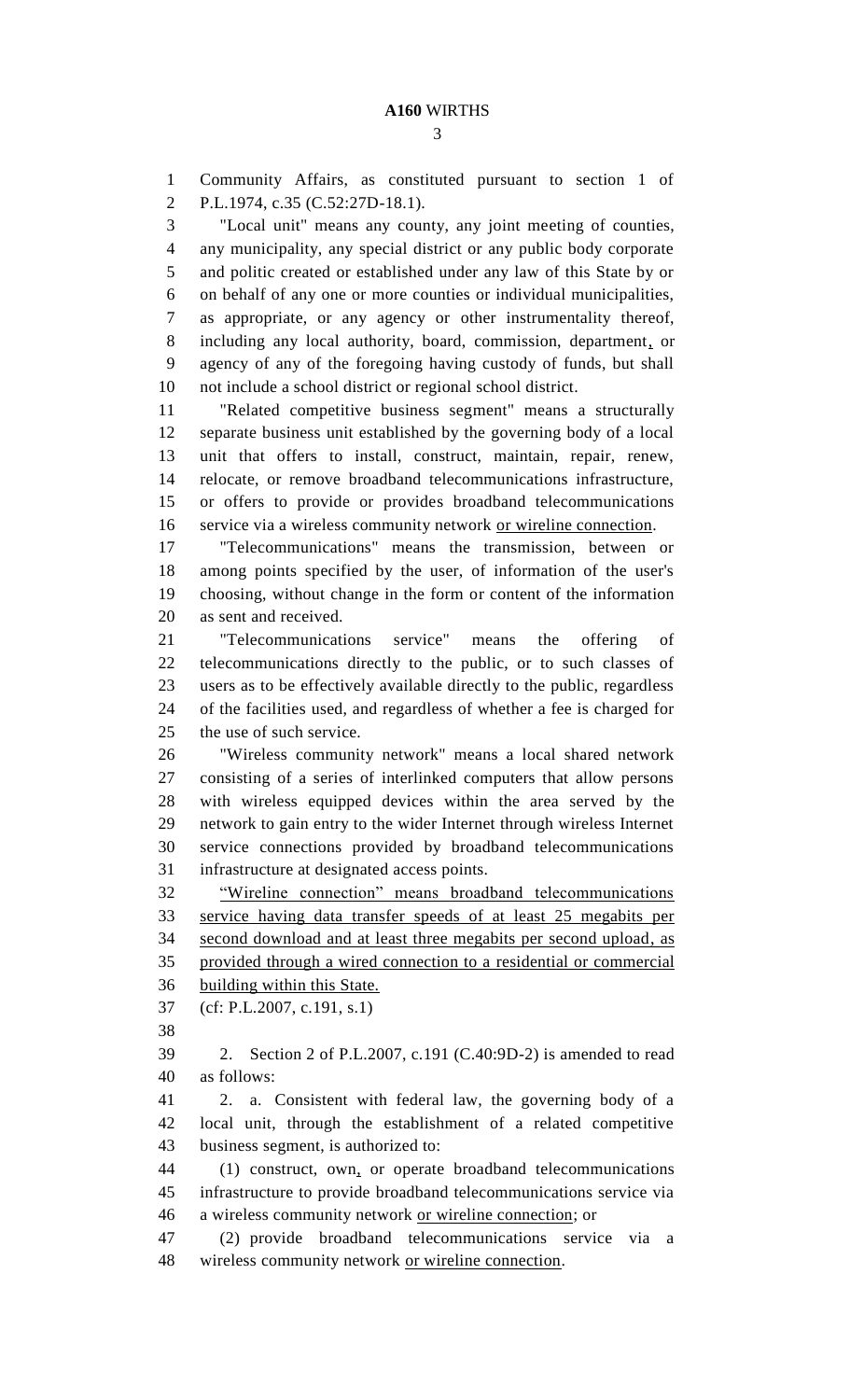b. Consistent with federal law, the governing body of a local unit may enter into a contract with a private entity to provide broadband telecommunications service via a wireless community network or wireline connection, or to construct, own, use, acquire, deliver, grant, operate, maintain, sell, purchase, lease, or equip broadband telecommunications infrastructure used for the purpose of providing broadband telecommunications service via a wireless 8 community network or wireline connection.

 By written contract or lease, such governing body may sell capacity in, or grant other similar rights for a private entity to use, broadband telecommunications infrastructure owned or operated by the local unit that provides broadband telecommunications service via a wireless community network or wireline connection.

 c. The governing body of a local unit, exercising powers under subsections a. and b. of this section, may enter into a written agreement with any person owning or having the right to use any 17 poles, street lights, posts, towers, or other structures erected along any public right-of-way within the boundaries of such local unit for the use of those structures by that local unit, upon such terms and conditions as may be agreed upon by such local unit and such person. To the extent that State, county, or municipal approval, or the approval of another public entity or any private entity is required for the placement of broadband telecommunications infrastructure used for the purpose of providing broadband telecommunications service via a wireless community network or wireline connection along a public right-of-way, such approval shall not unreasonably be withheld. The provisions of this section shall not affect the terms and conditions by which the State may give consent, grant, or franchise to a person for use of the right-of-way along any State highway, or the terms and conditions by which a public body may give consent, grant, or franchise to a person for use of the right-of-way within the boundaries of the geographical area over which such public body has jurisdiction.

 d. The provision of broadband telecommunications service via a wireless community network or wireline connection pursuant to this section and any broadband telecommunications infrastructure used for such purpose shall not be deemed to be a public utility or to constitute operating any form of public utility service pursuant to Title 48 of the Revised Statutes to the extent that the local unit is engaged in the provision of broadband telecommunications service via a wireless community network or wireline connection.

 e. The governing body of a municipality within a county of the first class, where the county exercises powers under subsections a. and b. of this section, may provide that the municipality not participate in the provision of broadband telecommunications service via a wireless community network or wireline connection established under this section by that county.

(cf: P.L.2007, c.191, s.2)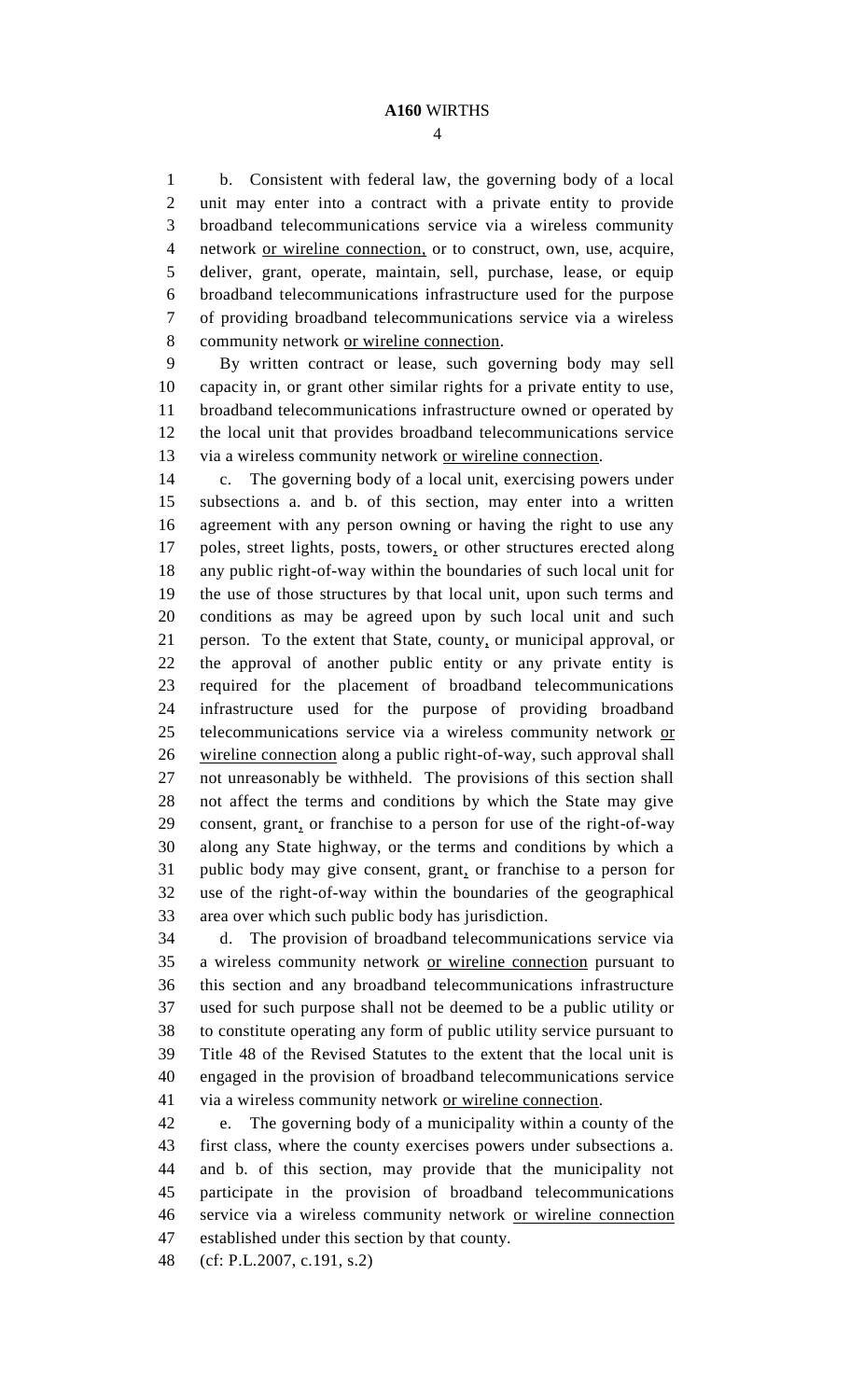3. Section 3 of P.L.2007, c.191 (C.40:9D-3) is amended to read as follows: 3. If a governing body of a local unit exercises powers under subsection a. or b. of section 2 of **[**this act**]** P.L.2007, c.191 5 (C.40:9D-2), whether by contracting with a private entity or by establishing a related competitive business segment, then: a. the costs of providing broadband telecommunications service via a wireless community network or wireline connection shall not adversely impact the ability of the local unit to offer those services otherwise required by law; b. the local unit shall be prohibited from reducing the rate of providing those services otherwise required by law when these services are purchased in conjunction with broadband 14 telecommunications service via a wireless community network or wireline connection; c. in all instances in which resources are deployed by the local unit to provide both broadband telecommunications service via a 18 wireless community network or wireline connection and any other services of the local unit required by law, where resource constraints arise, the provision of the other services shall receive a higher priority; d. the price which the local unit charges for broadband telecommunications service via a wireless community network or wireline connection shall not be less than the fully allocated cost of providing broadband telecommunications service via a wireless community network or wireline connection, as subject to review and approval of the Local Finance Board, which cost shall include an allocation of the cost of all equipment, vehicles, labor, related fringe benefits and overheads, and administration utilized, and all other assets utilized and costs incurred, directly or indirectly, in providing broadband telecommunications service via a wireless community network or wireline connection; e. the installation, construction, maintenance, repair, renewal, relocation, or removal of broadband telecommunications infrastructure, when undertaken directly by the related competitive business segment of the local unit, shall be subject to the provisions of the "Local Public Contracts Law," P.L.1971, c.198 (C.40A:11-1 et seq.); f. the provision of broadband telecommunications service via a wireless community network or wireline connection shall be subject to the provisions of the "Local Public Contracts Law," P.L.1971, c.198 (C.40A:11-1 et seq.) and, where appropriate, the "Local Authorities Fiscal Control Law," P.L.1983, c.313 (C.40A:5A- 1 et seq.); g. the local unit shall not use the rates of those services required to be provided by law, or any revenue received in payment for those services or any interest or other earnings realized from the deposit or investment of such revenue, to subsidize broadband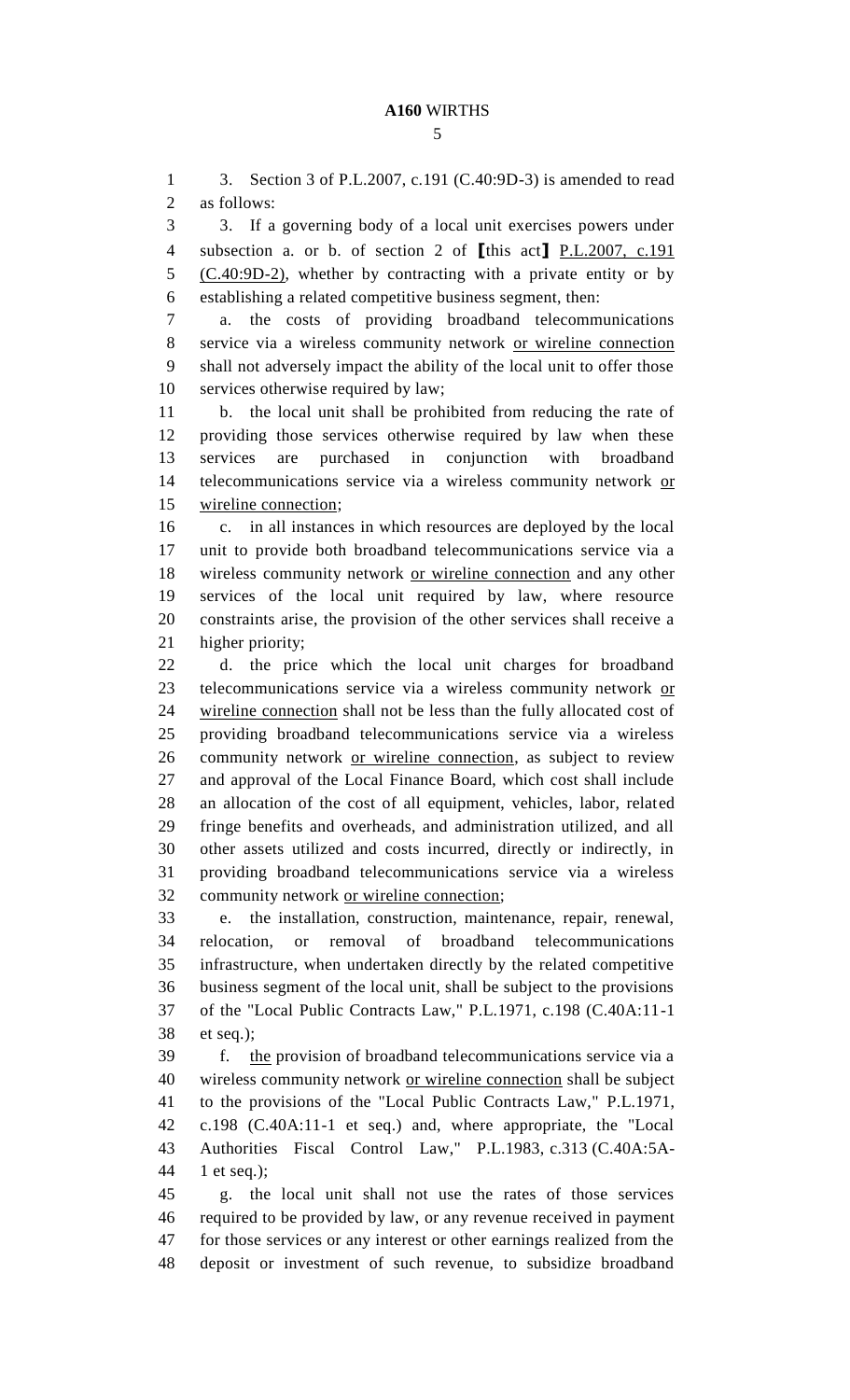1 telecommunications service via a wireless community network or wireline connection offered by the local unit, and expenses incurred in conjunction with the provision of broadband telecommunications service via a wireless community network or wireline connection shall not be borne by any resident or business not choosing to receive such broadband telecommunications service via a wireless community network or wireline connection; h. each such local unit shall maintain books and records, and provide accounting entries as may be required by the Local Finance Board, to show that there is strict separation and allocation of the local unit's revenues, costs, assets, risks and functions, between the services of the local unit required to be provided by law and the provision of broadband telecommunications service via a wireless 14 community network or wireline connection; and i. each such local unit shall annually prepare, or have prepared, a report available to the public, and such report shall include, but not be limited to, a summary of revenues and expenditures, the prices charged to subscribers, the areas of the local unit served, and the number of subscribers. (cf: P.L.2007, c.191, s.3) 4. Section 4 of P.L.2007, c.191 (C.40:9D-4) is amended to read as follows: 4. a. Prior to the exercise by the governing body of a local unit of any powers under subsections a. and b. of section 2 of **[**this act**]** P.L.2007, c.191 (C.40:9D-2), the local unit shall have developed a plan which sets forth the local unit's or private entity's proposed activities, as appropriate, that would be necessary to implement the deployment of broadband telecommunications infrastructure and the provision of broadband telecommunications service via a wireless 31 community network or wireline connection. The plan shall identify all relevant financial and operational information, including, but not limited to: (1) the costs and source of funding for those costs that are associated with the installation, maintenance, and operation of broadband telecommunications infrastructure and broadband telecommunications service via a wireless community network or wireline connection; (2) the amount of any charges expected to be imposed on subscribers to the broadband telecommunications service via a wireless community network or wireline connection; (3) a projected implementation schedule for the broadband 43 telecommunications service via a wireless community network or wireline connection and the projected location of the broadband telecommunications infrastructure; (4) the process by which the plan for broadband 47 telecommunications service via a wireless community network or wireline connection deployment will be evaluated, which process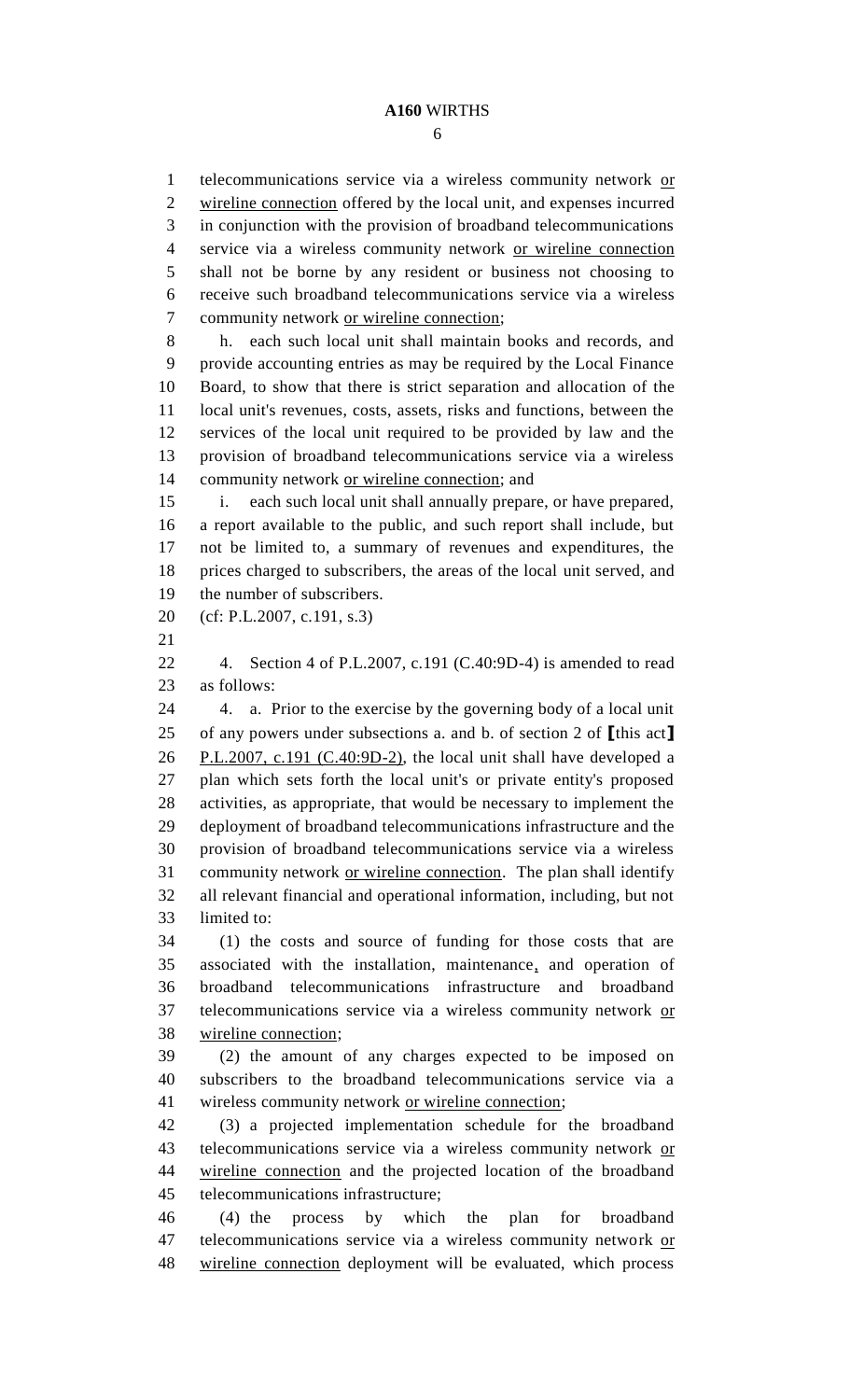shall include at least one public hearing prior to the decision on the plan;

 (5) a description of how the broadband telecommunications service via a wireless community network or wireline connection is to be provided and what geographic area is to be covered by such service;

 (6) an evaluation of the current availability of broadband service provided by private entities within the area of interest to identify appropriate broadband service linkages, partners, and applications;

 (7) a review of the risks, financial and otherwise, associated with the deployment of broadband telecommunications infrastructure and broadband telecommunications service via wireless community network or wireline connection;

 (8) a study that considers other alternatives for the deployment of broadband telecommunications infrastructure and broadband telecommunications service via wireless community network or wireline connection, including, but not limited to, other business models and use of different private entities; and

 (9) a review to determine the most appropriate technology and feasibility, including the design of broadband telecommunications infrastructure and related equipment used for such deployment.

 b. The plan described in subsection a. of this section shall be made available to the public and submitted for review and comment to the Local Finance Board, which shall seek comments about the plan from other appropriate State agencies and the public. In addition, the Local Finance Board shall forward the plan to any State agency with a potential interest in assisting, and statutory authority to assist with, project financing. Any agency which has an interest in assisting with such financing shall give notice of its interest to the appropriate local unit, which shall maintain a list of all agencies interested in assisting with such financing.

 c. The Local Finance Board shall review the plan and provide comments to the governing body of the local unit within 60 days after receipt thereof. If the Local Finance Board fails to act within the 60-day period, or within such other time period as may be mutually agreed upon by the Local Finance Board and the local unit, the plan shall be deemed approved.

(cf: P.L.2007, c.191, s.4)

 5. Section 5 of P.L.2007, c.191 (C.40:9D-5) is amended to read as follows:

 5. a. The governing body of a local unit exercising powers under subsection a. or subsection b. of section 2 of **[**this act**]** P.L.2007, c.191 (C.40:9D-2) is authorized, pursuant to the provisions of the "Local Bond Law" (N.J.S.40A:2-1 et seq.), to issue revenue bonds of the local unit, to pay a portion or all of the costs of the broadband telecommunications infrastructure used for the purpose of providing broadband telecommunications service via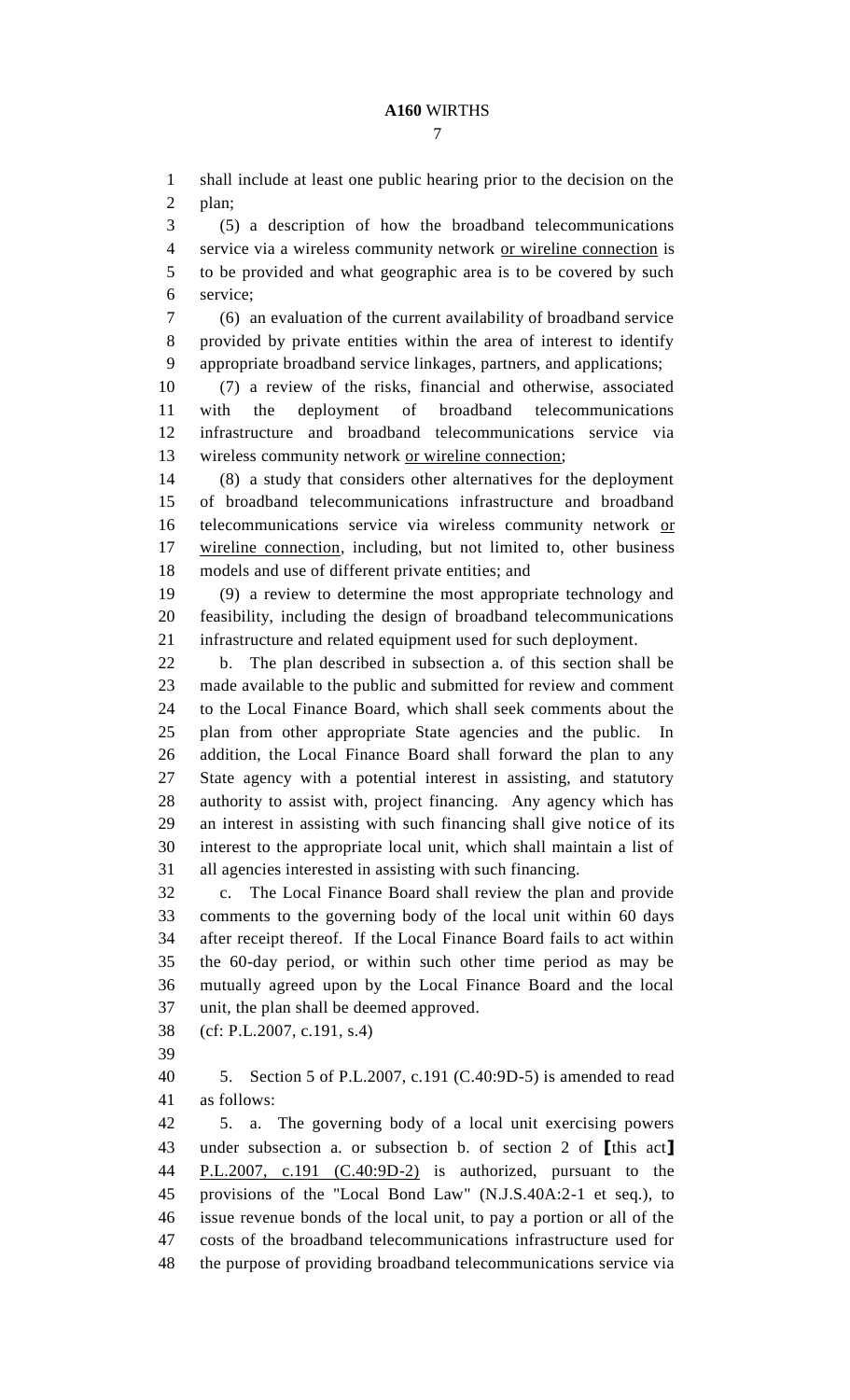a wireless community network or wireline connection; provided, however, that the principal of and the interest on such revenue bonds shall be payable solely from revenues derived by the local unit from the provision of broadband telecommunications service via that network or wireline connection and any other revenues related thereto. A local unit is permitted to provide a full faith and credit guarantee on such revenue bonds. b. A State agency that assists in project financing shall not assist in financing the costs of constructing, operating, or maintaining any broadband telecommunications infrastructure used for the purpose of providing broadband telecommunications service via a wireless community network or wireline connection, if such network or wireline connection is offered commercially to the public. (cf: P.L.2007, c.191, s.5) 6. Section 6 of P.L.2007, c.191 (C.40:9D-6) is amended to read as follows: 6. The governing body of a local unit exercising powers under subsection a. or subsection b. of section 2 of **[**this act**]** P.L.2007, c.191 (C.40:9D-2) shall not enter into or implement any contract regarding broadband telecommunications infrastructure or broadband telecommunications service via a wireless community network or wireline connection without first performing due diligence on the plan required under subsection a. of section 4 of **[**this act**]** P.L.2007, c.191 (C.40:9D-4). Due diligence shall include, but not be limited to, research that supports formal conclusions that the local unit or private entity, as appropriate, is creditworthy and that the provision of broadband telecommunications service via that network or wireline connection would not proceed in the absence of financing from the local unit or private entity, as appropriate. The conclusions of this analysis shall be reduced to writing and made available to the public before the governing body of the local unit formally considers any financing authorized pursuant to section 5 of **[**this act**]** P.L.2007, c.191 (C.40:9D-5) or enters into a contract with a private entity pursuant to subsection b. of section 2 of **[**this act**]** P.L.2007, c.191 (C.40:9D- 2). (cf: P.L.2007, c.191, s.6) 7. Section 7 of P.L.2007, c.191 (C.40:9D-7) is amended to read as follows: 7. a. In addition to the purposes set forth in section 1 of P.L.1999, c.440 (C.40A:11-4.1), a local contracting unit may use the competitive contracting provisions set forth in the "Local Public Contracts Law," P.L.1971, c.198 (C.40A:11-1 et seq.) as modified under this section, in lieu of public bidding, for the purpose of entering into a contract pursuant to subsection b. of section 2 of